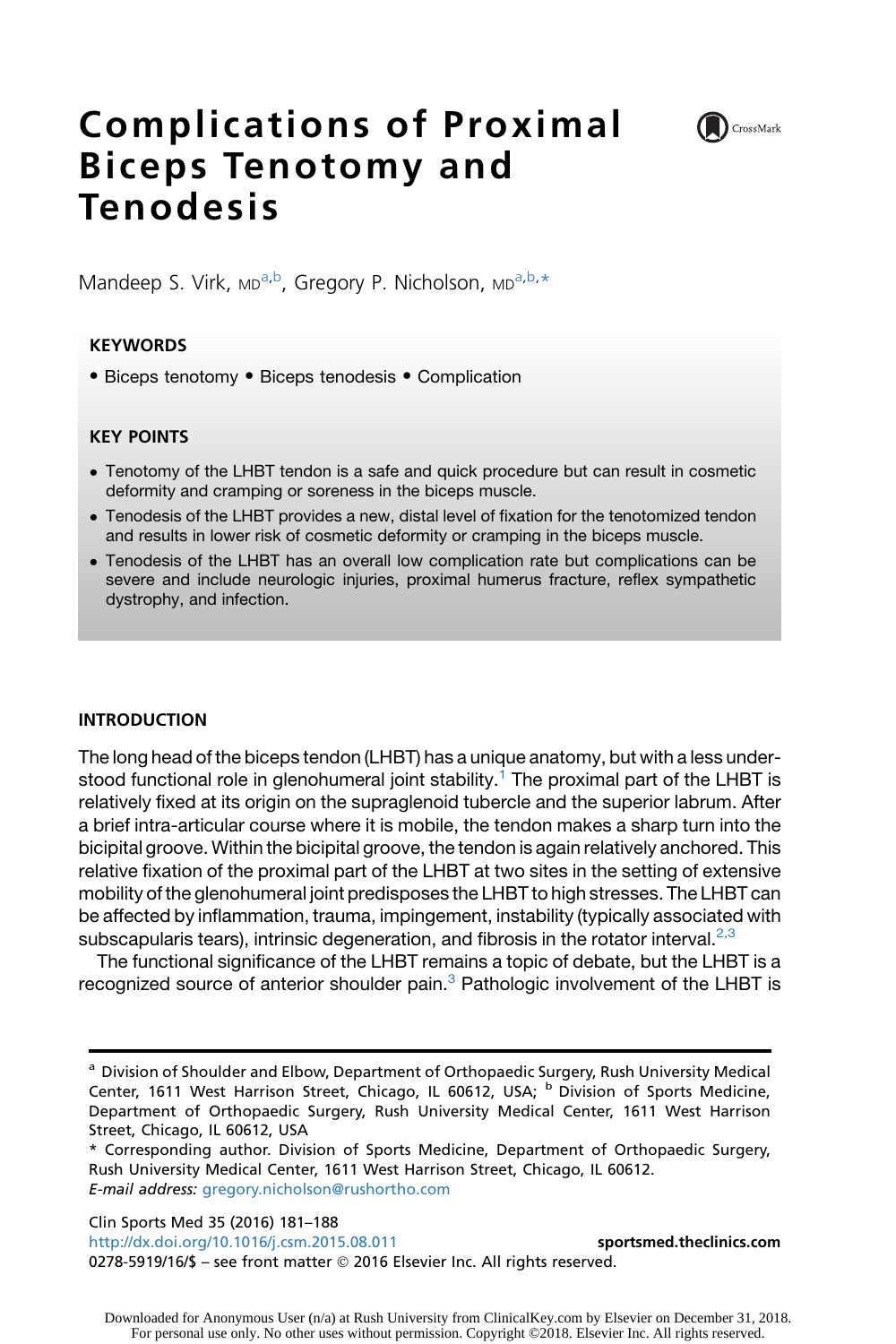usually seen in association with rotator cuff tears, shoulder arthritis, shoulder trauma, and labral pathology, which makes it challenging to determine the contribution or role of the LHBT in shoulder pain. The clinical tests for the LHBT pathology are neither sensitive nor specific.<sup>4</sup>

Tenotomy and tenodesis of the LHBT are two surgical treatment options for addressing the LHBT pathology. $5-10$  Tenotomy of the LHBT relieves pain by preventing traction insult to the inflamed, torn, or degenerated biceps tendon. Proponents of the biceps tenotomy believe that it is a simple and safe procedure that consistently relieves pain and allows quicker rehabilitation compared with biceps tenodesis.<sup>11,12</sup> In contrast, tenodesis eliminates proximal tendon angulation, provides a new fixation anchor for the tenotomized tendon in the proximal humerus, and thus maintains the length-tension relationship of the LHBT musculotendinous unit.<sup>13,14</sup> However, the tenodesis site has to be protected and requires an initial period of immobilization. Biceps tenotomy and tenodesis are associated with specific limitations and complications, which can affect the clinical outcome and influence patient satisfaction postoperatively.

## COMPLICATIONS OF BICEPS TENOTOMY

Multiple studies have reported a high satisfaction rate after biceps tenotomv.<sup>5,11,12,15,16</sup> Cosmetic deformity of the arm, cramping or soreness in the biceps muscle, and strength deficits in elbow flexion and supination are the three most commonly reported adverse events associated with the biceps tenotomy.5,11,12,16 Tenotomizing the LHBT results in variable degrees of distal migration of the biceps tendon, which can result in cosmetic deformity including the "Popeye" sign (Fig. 1). The severity of cosmetic deformity after biceps tenotomy varies and patient perception of the deformity is also variable. Elderly patients are less affected by the cosmetic outcome compared with younger patients.<sup>11,12</sup> Cramping, soreness, or fatigue sensation in the biceps muscle can also occur after biceps tenotomy and is probably related to loss of proximal anchorage of the LHBT. However, not every biceps tenotomy is associated with a Popeye sign or biceps cramping and prevalence of these complications is variable in the reported literature.<sup>5,11,12,15,16</sup> Biceps tenotomy can result in perception of weakness of elbow strength. Objective strength measurement studies have demonstrated loss of elbow flexion and supination strength in the operative arm compared with the contralateral arm or nonoperative control arms.<sup>17,18</sup> However, the weakness in elbow strength after biceps tenotomy is more of a concern in the



Fig. 1. Posttenotomy Popeye deformity in the arm.

Downloaded for Anonymous User (n/a) at Rush University from ClinicalKey.com by Elsevier on December 31, 2018. For personal use only. No other uses without permission. Copyright ©2018. Elsevier Inc. All rights reserved.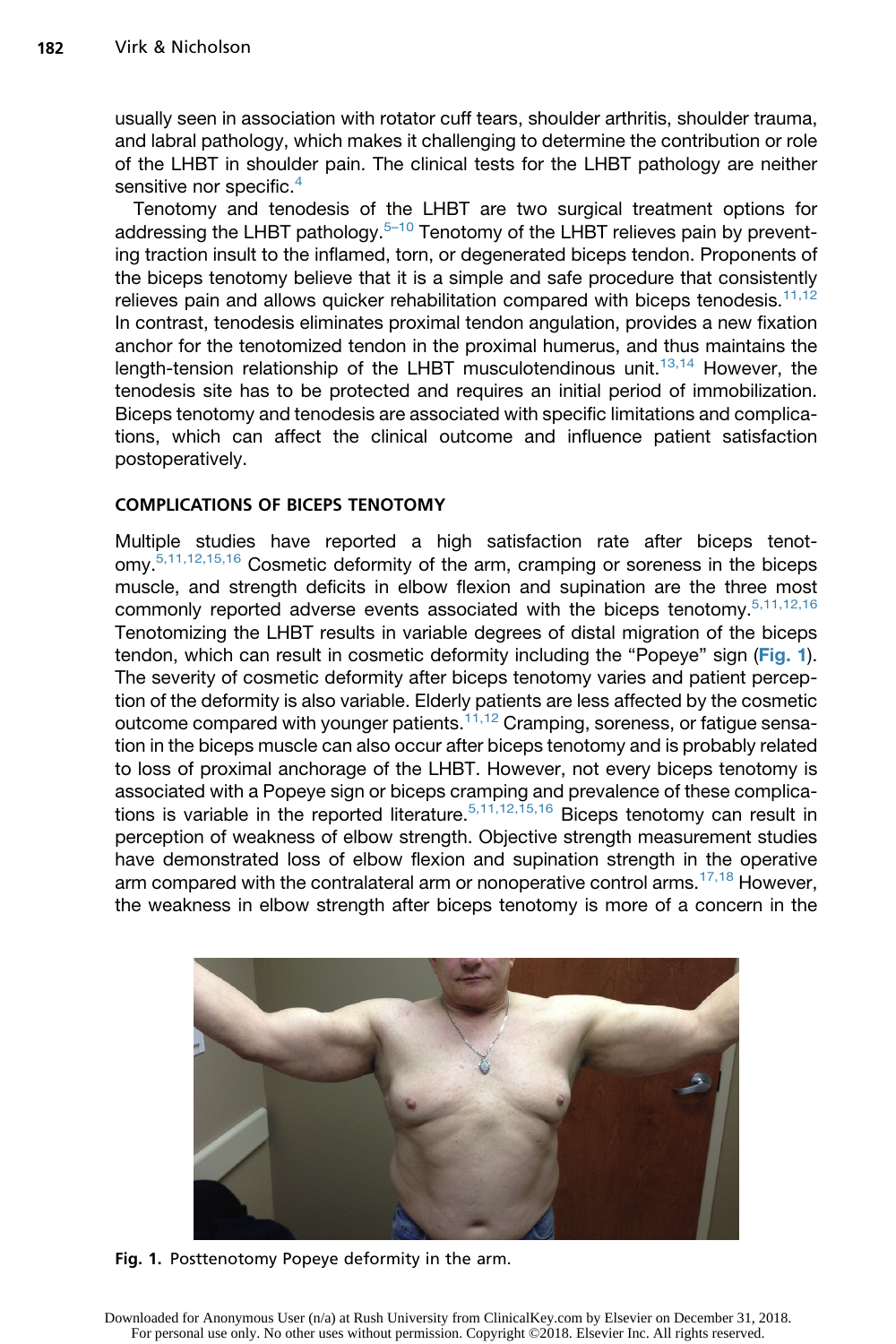young, active patient, such as a manual laborer, and is often inconsequential in older, sedentary patients.

Gill and colleagues<sup>15</sup> reported a complication rate of approximately 13% in a retrospective cohort analysis of arthroscopic biceps tenotomy in 30 patients. Preoperative diagnosis in the cohort group included biceps tendinitis with or without impingement, partial tear of the LHBT, type IV SLAP lesion, anterior instability, and supraspinatus tear. Four patients had poor results after biceps tenotomy. One patient complained of cosmetic deformity and underwent biceps tenodesis, one patient continued to complain of persistent pain, and two other patients had loss of overhead function secondary to impingement syndrome. Kelly and colleagues<sup>12</sup> reported a Popeye sign in 70% of the patients ( $N = 40$ ) that underwent arthroscopic biceps tenotomy for isolated LHBT tendinitis or LHBT involvement in the presence of concomitant pathology (rotator cuff tears, degenerative joint disease, impingement, shoulder instability, or adhesive capsulitis). There were clinically significant strength deficits in the operative arm compared with the contralateral arm in young patients but not in those age 60 years or greater. Thirty-two percent of people self-rated their outcome as fair or poor. All the patients with poor results had concomitant procedures performed (rotator cuff repair, joint debridement, and acromioplasty). Fatigue discomfort isolated to the biceps muscle after resisted elbow flexion was present in 37.5% of the patients. Interestingly, patients who were more than 60 years old did not have this complication.

In a retrospective cohort analysis of 117 patients that underwent biceps tenotomy, Duff and Campbell<sup>11</sup> reported a satisfaction rate of 95%. Twenty-seven percent of the patients noticed a cosmetic deformity and 19% patients had cramping sensation in the biceps. Thirty-one percent of patients reported weakness in their operative extremity, although there was no significant difference in the objective testing of elbow flexion and supination strength compared with the contralateral arm. In a large cohort of 307 patients that underwent arthroscopic biceps tenotomy as a part of the treatment of irreparable rotator cuff tears, Walch and colleagues<sup>16</sup> reported an 87% satisfaction rate after this procedure. Approximately 50% of the patients noticed a cosmetic deformity. There were no complaints of weakness in elbow flexion or supination. However, no objective strength testing was performed. In a retrospective study of 39 patients that underwent arthroscopic biceps tenotomy for the treatment of irreparable rotator cuff tears, Boileau and colleagues<sup>5</sup> reported a 72% satisfaction rate with the procedure. A Popeye sign was present in 62% of the shoulders. However, only 16 patients noticed the deformity and no patient was bothered by the cosmetic deformity. Twenty-one percent of the patients reported muscular cramping and 46% reported pain in the bicipital groove.

The previously mentioned retrospective case series and case control studies demonstrate that biceps tenotomy is an effective treatment option in a select patient population and has a low revision rate. The incidence of biceps cramping, loss of elbow flexion and supination strength, and concerns regarding cosmetic deformity are relatively less pronounced in the elderly patient population and seldom require revision surgery. However, cosmetic concerns can be important in young, thinner patients and loss of elbow strength, especially supination strength, may result in poor satisfaction in manual laborers.

#### COMPLICATIONS OF BICEPS TENODESIS

Biceps tenodesis provides a new fixation point for the tenotomized LHBT and thus maintains the length-tension relationship of the LHBT musculotendinous unit.<sup>14,19,20</sup> Compared with biceps tenotomy, the advantages of tenodesis include a lower risk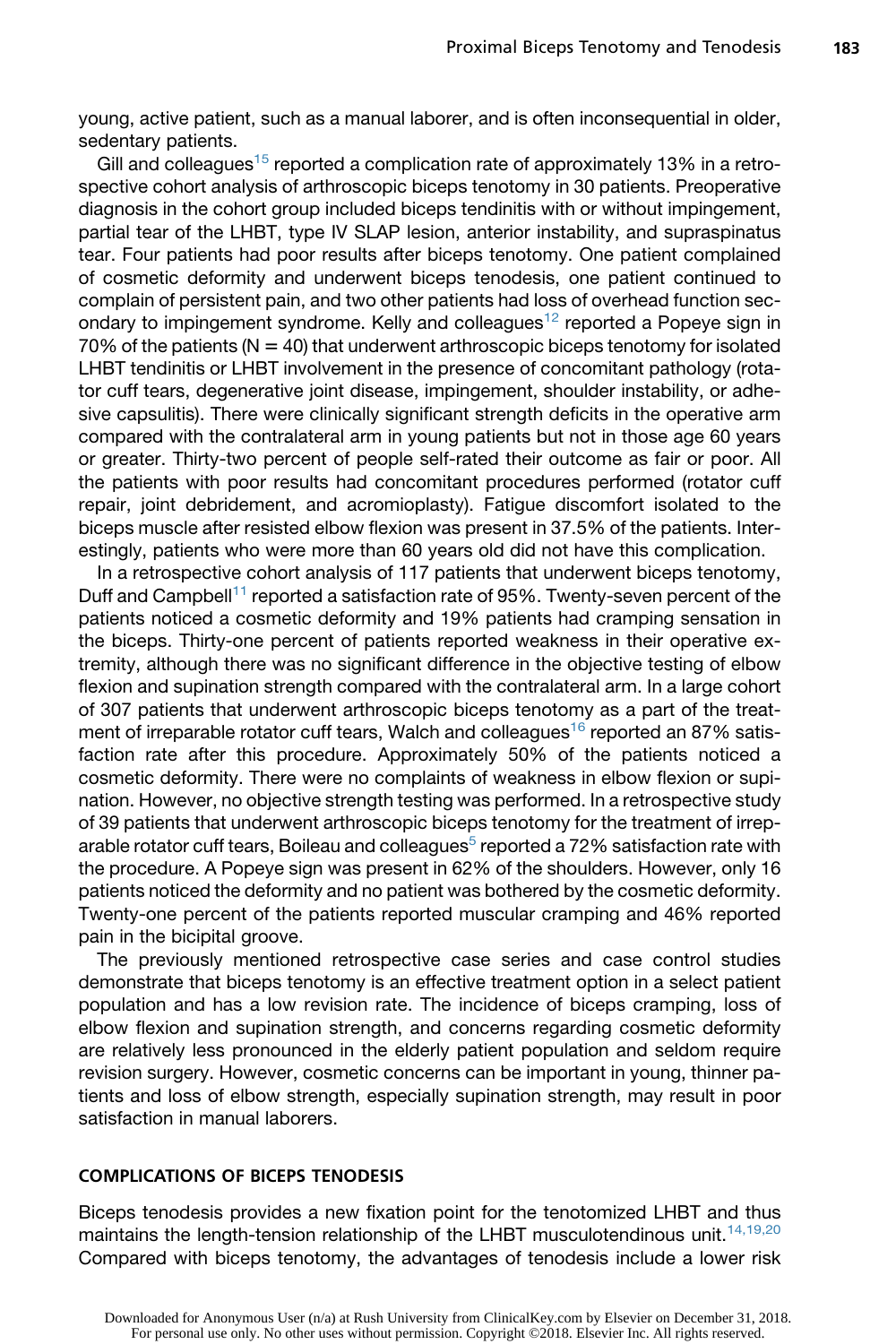of postoperative cramping or loss of elbow flexion and supination strength and improved cosmetic results. However, biceps tenodesis is a more complex operation that requires a period of postoperative immobilization and lengthier rehabilitation. There are numerous techniques and implants available for the tenodesis of the LHBT. Bone tunnels and key-hole techniques tenodese the tendon to the bone but do not require the use of implants. $2^{1,22}$  Similarly, soft tissue tenodesis to the conjoint tendon, pectoralis major, or rotator cuff does not require any special implant for fixation.<sup>23</sup> Alternately, the LHBT can be tenodesed to bone using an interference screw, an endobutton, or a suture anchor. $24-26$  Although considered a safe procedure, biceps tenodesis is associated with complications that are different than biceps tenotomy. The complications from biceps tenodesis are categorized into the following complications common to all types of tenodesis, and complications related to tenodesis technique (open vs arthroscopic; soft tissue vs bony tenodesis) or implant-specific complications.

Complications common to all types of tenodesis

- a. Length-tension mismatch
- b. Loss of fixation and occurrence of deformity
- c. Biceps pain
- d. Shoulder stiffness
- e. Infection
- f. Hematoma
- g. Neurologic injuries
- h. Vascular injuries
- i. Reflex sympathetic dystrophy

Tenodesis technique or implant-specific complications

- a. Proximal groove pain
- b. Proximal humerus fracture
- c. Implant failure
- d. Bioabsorbable screw reaction

There is debate regarding the optimal anatomic location for tenodesis, ideal implant for tenodesis, and open versus arthroscopic techniques for tenodesis.<sup>6,9,27-30</sup> The LHBT tenodesis can be performed at a suprapectoral or subpectoral location. There is no consensus on the optimal level of tenodesis in the proximal humerus.  $28,29,31,32$ Furthermore, there is no high-quality evidence to recommend one surgical technique over the other. The proponents of distal, subpectoral fixation believe that removal of the LHBT and tenosynovium from the bicipital groove allows the surgeon to avoid residual "groove pain," which is believed to originate from the intertubercular part of the LHBT that may be scarred or inflamed. Retrospective case studies by Lutton and colleagues<sup>28</sup> and Sanders and colleagues<sup>32</sup> have reported a higher complication rate and residual groove pain with proximal, suprapectoral biceps tenodesis. However, in a recently reported large series of arthroscopic proximal biceps tenodesis (1083 cases), Brady and colleagues<sup>13</sup> reported a biceps tenodesis-specific complication rate of 0.4%, which included three symptomatic ruptures and one patient with biceps pain. All patients had an arthroscopic proximal biceps tenodesis using an interference screw at the most proximal part of the biceps groove but no patient had proximal biceps groove pain.<sup>13</sup> Gombera and colleagues $31$  compared 23 patients that underwent arthroscopic suprapectoral tenodesis with 23 patients that underwent open subpectoral biceps tenodesis and found no significant difference in the pain relief or occurrence of Popeye deformity.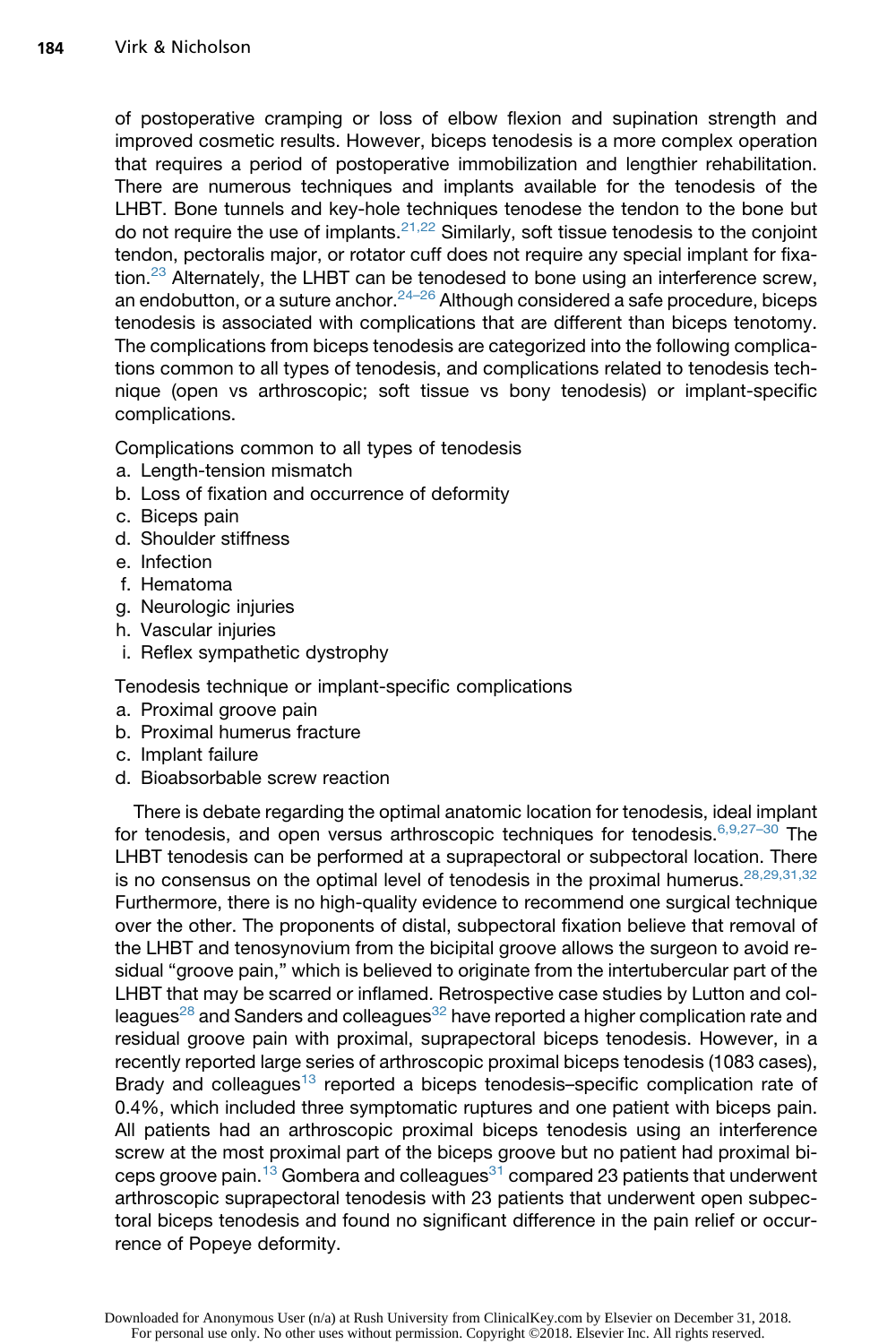Proximal humerus fracture is a rare but recognized complication associated with tenodesis techniques that involve drilling bigger cortical tunnels (key hole, interference screw fixation), which can serve as a stress riser in the proximal humeral shaft.  $33-36$ The fractures present within the first few months after surgery, and are oblique or spiral shaped in pattern. Sears and colleagues<sup>33</sup> reported two cases of proximal humerus shaft fracture in young, healthy subjects within 1 year after subpectoral biceps tenodesis with an interference screw fixation. Both patients required open reduction and internal fixation for management of their fractures. Proximal humerus fracture after open subpectoral biceps tenodesis or key-hole tenodesis has been reported by Dein and colleagues,  $34$  Reiff and colleagues,  $35$  and Friedel and colleagues  $36$  as single patient case reports.

Complications common to all types of biceps tenodesis procedure include loss of fixation, infection, hematoma, neurologic injuries, vascular injuries, and reflex sympathetic dystrophy.<sup>19,20,37</sup> The incidence of these complications has been reported to be very low (<1%). Although not frequently reported, the authors believe that LHBT length-tension mismatch can result in a poor patient satisfaction after biceps tenodesis. Loss of fixation and biceps pain are the most commonly reported complication after biceps tenodesis. The failure of fixation can occur at the implant-bone interface or the implant-tendon interface. $37,38$  In our experience, the implant-tendon interface failure is more common. Although cadaveric biomechanical studies comparing different fixation methods demonstrate that interference screw fixation offers maximum pullout strength, no clinical studies have compared failure rates with different tenodesis devices.<sup>39</sup> It has been suggested that loss of fixation with occurrence of a Popeye deformity occurs more commonly than previously thought, although not all patients are bothered by it. $24$  Biceps cramping and pain at the tenodesis site can occur but the incidence is low compared with the tenotomy. In a consecutive series of 84 arthroscopic biceps tenodesis using a suture anchor in the bicipital groove, Lee and colleagues<sup>24</sup> reported a 25% incidence of MRI-proved distal migration of the LHBT. Interestingly, only 11 patients (12.9%) were diagnosed with the deformity and only two patients noticed the deformity. Mazzocca and colleagues<sup>39</sup> studied 41 patients at approximately 1 year after open subpectoral biceps tenodesis. There was one fixation failure caused by rerupture of the tendon  $(2%)$ . Nho and colleagues<sup>37</sup> reported the incidence of complications following open subpectoral biceps tenodesis in a cohort of 353 patients over a 3-year period. The overall complication rate was 2%. Complications included persistent bicipital pain (0.57%), failure of fixation (0.57%), infection (0.28%), musculocutaneous neuropathy (0.28%), and reflex sympathetic dystrophy (0.28%).

Neurovascular complications are rare but are seen more commonly with the open biceps tenodesis techniques.<sup>37,40</sup> Anatomic cadaveric experiments have studied the relationship and proximity of various neurovascular structures including the musculocutaneous, radial, median, ulnar, and axillary nerves and brachial artery to the biceps tenodesis site. $41,42$  The relationship of neurovascular structures to the bicipital groove gets distorted with arm swelling secondary to arthroscopic fluid leaking in the subacromial and subdeltoid spaces during shoulder arthroscopy. This is especially true when biceps tenodesis is performed in conjunction with rotator cuff repair or labral repair because it is usually the final part of the procedure. The musculocutaneous nerve is the most commonly reported nerve injury in biceps tenodesis, especially with open subpectoral biceps tenodesis. Rhee and colleagues $43$  reported four cases of brachial plexus injury in association with open subpectoral biceps tenodesis. Nho and colleagues $37$  reported one case of musculocutaneous neuropathy in their series of 353 patients that underwent open subpectoral biceps tenodesis with an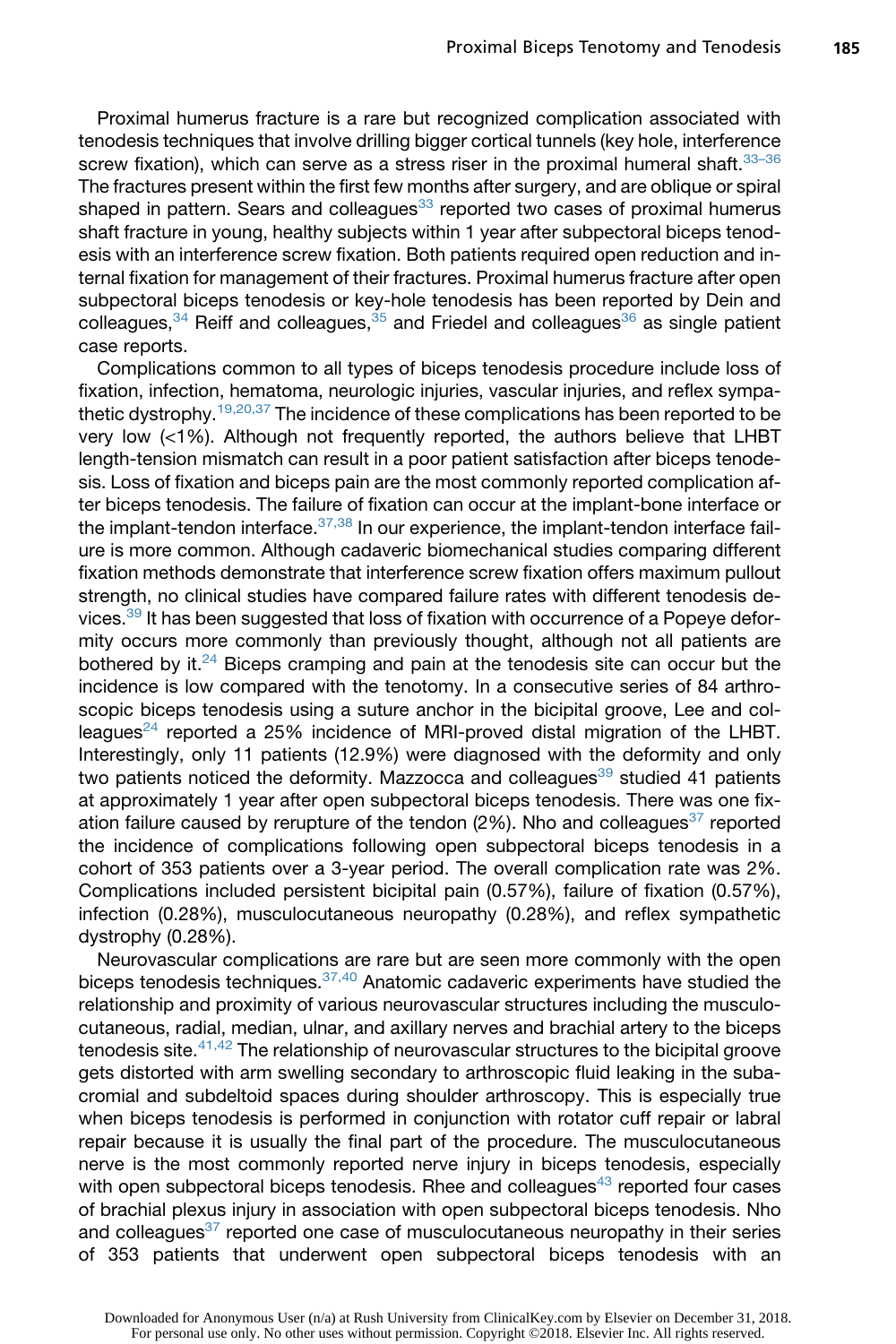

Fig. 2. Deep infection after open biceps tenodesis.

interference screw. The authors recommend careful use of medial retractors and thorough identification of the LHBT before the retrieving the tendon and performing the tenodesis procedure.

Infection (Fig. 2), rupture at the LHBT musculotendinous junction when retrieving the tendon out of the groove, adverse reaction to the implant, and reflex sympathetic dystrophy are rare but reported complications in the literature.

# SUMMARY

The LHBT is a recognized cause of anterior shoulder pain. Tenotomy and tenodesis of the LHBT are effective in relieving pain arising from the LHBT. Tenotomy is a quick and safe surgery but is limited by a high rate of postoperative cosmetic deformity, and cramping or soreness in the biceps muscle. Tenodesis of LHBT, however, has a lower risk of cosmetic deformity and cramping in the biceps muscle, but can result in more severe complications, such as neurologic injuries, proximal humerus fracture, reflex sympathetic dystrophy, and infection. Fortunately, these serious complications are uncommon and are minimized by improved understanding of regional anatomy, especially the medial neurovascular bundle, and careful placement of medial retractors in open tenodesis techniques.

# **REFERENCES**

- 1. Hussain WM, Reddy D, Atanda A, et al. The longitudinal anatomy of the long head of the biceps tendon and implications on tenodesis. Knee Surg Sports Traumatol Arthrosc 2015;23:1518–23.
- 2. Murthi AM, Vosburgh CL, Neviaser TJ. The incidence of pathologic changes of the long head of the biceps tendon. J Shoulder Elbow Surg 2000;9:382–5.

Downloaded for Anonymous User (n/a) at Rush University from ClinicalKey.com by Elsevier on December 31, 2018. For personal use only. No other uses without permission. Copyright ©2018. Elsevier Inc. All rights reserved.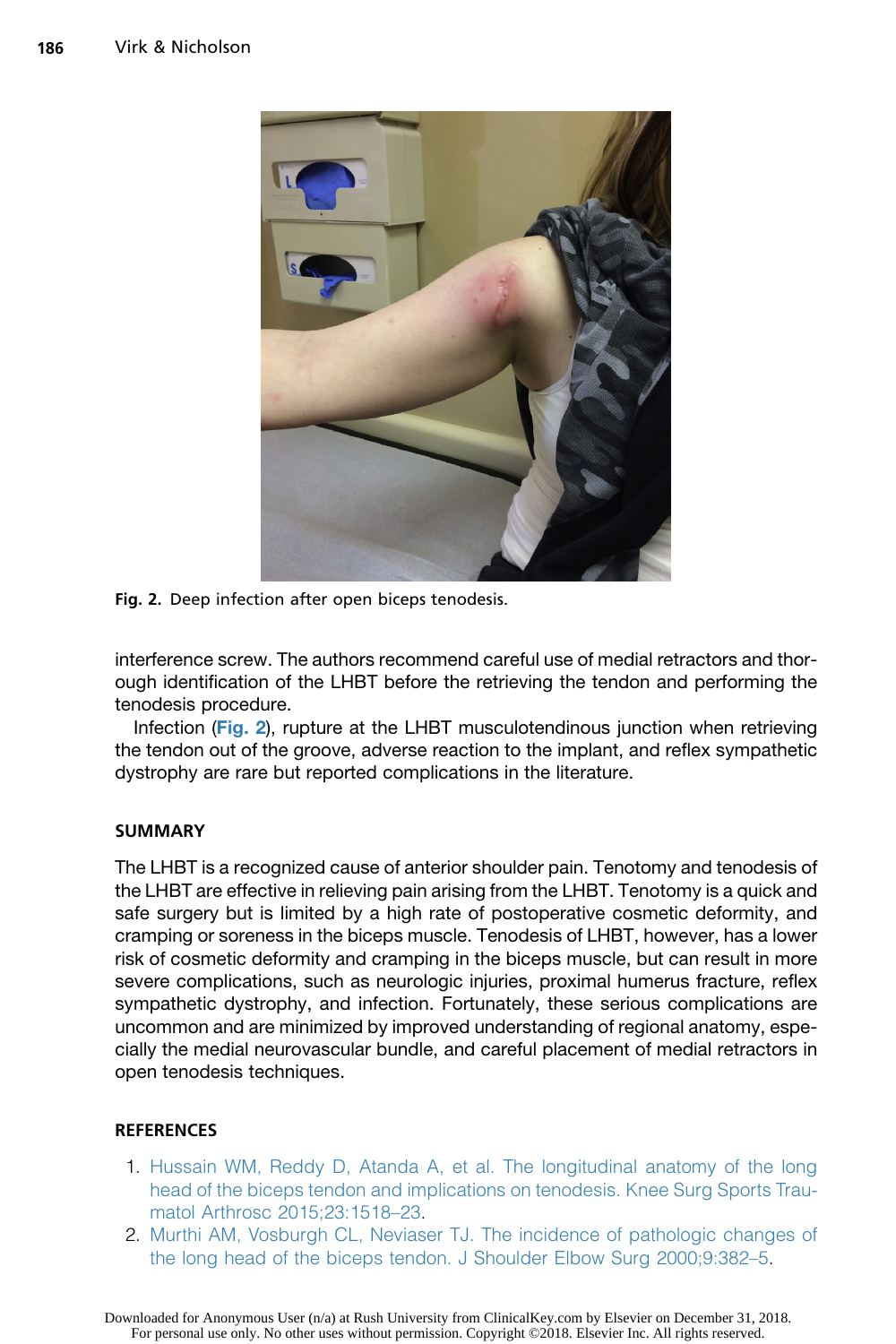- 3. Szabo I, Boileau P, Walch G. The proximal biceps as a pain generator and results of tenotomy. Sports Med Arthrosc 2008;16:180–6.
- 4. Ben Kibler W, Sciascia AD, Hester P, et al. Clinical utility of traditional and new tests in the diagnosis of biceps tendon injuries and superior labrum anterior and posterior lesions in the shoulder. Am J Sports Med 2009;37:1840–7.
- 5. Boileau P, Baque F, Valerio L, et al. Isolated arthroscopic biceps tenotomy or tenodesis improves symptoms in patients with massive irreparable rotator cuff tears. J Bone Jointt Surg Am 2007;89:747–57.
- 6. Delle Rose G, Borroni M, Silvestro A, et al. The long head of biceps as a source of pain in active population: tenotomy or tenodesis? A comparison of 2 case series with isolated lesions. Musculoskelet Surg 2012;96(Suppl 1):S47–52.
- 7. Frost A, Zafar MS, Maffulli N. Tenotomy versus tenodesis in the management of pathologic lesions of the tendon of the long head of the biceps brachii. Am J Sports Med 2009;37:828–33.
- 8. Hsu AR, Ghodadra NS, Provencher MT, et al. Biceps tenotomy versus tenodesis: a review of clinical outcomes and biomechanical results. J Shoulder Elbow Surg 2011;20:326–32.
- 9. Koh KH, Ahn JH, Kim SM, et al. Treatment of biceps tendon lesions in the setting of rotator cuff tears: prospective cohort study of tenotomy versus tenodesis. Am J Sports Med 2010;38:1584–90.
- 10. Slenker NR, Lawson K, Ciccotti MG, et al. Biceps tenotomy versus tenodesis: clinical outcomes. Arthroscopy 2012;28:576–82.
- 11. Duff SJ, Campbell PT. Patient acceptance of long head of biceps brachii tenotomy. J Shoulder Elbow Surg 2012;21:61–5.
- 12. Kelly AM, Drakos MC, Fealy S, et al. Arthroscopic release of the long head of the biceps tendon: functional outcome and clinical results. Am J Sports Med 2005; 33:208–13.
- 13. Brady PC, Narbona P, Adams CR, et al. Arthroscopic proximal biceps tenodesis at the articular margin: evaluation of outcomes, complications, and revision rate. Arthroscopy 2015;31:470–6.
- 14. Mazzocca AD, Rios CG, Romeo AA, et al. Subpectoral biceps tenodesis with interference screw fixation. Arthroscopy 2005;21:896.
- 15. Gill TJ, McIrvin E, Mair SD, et al. Results of biceps tenotomy for treatment of pathology of the long head of the biceps brachii. J Shoulder Elbow Surg 2001;10:247–9.
- 16. Walch G, Edwards TB, Boulahia A, et al. Arthroscopic tenotomy of the long head of the biceps in the treatment of rotator cuff tears: clinical and radiographic results of 307 cases. J Shoulder Elbow Surg 2005;14:238–46.
- 17. Shank JR, Singleton SB, Braun S, et al. A comparison of forearm supination and elbow flexion strength in patients with long head of the biceps tenotomy or tenodesis. Arthroscopy 2011;27:9–16.
- 18. Wittstein JR, Queen R, Abbey A, et al. Isokinetic strength, endurance, and subjective outcomes after biceps tenotomy versus tenodesis: a postoperative study. Am J Sports Med 2011;39:857–65.
- 19. Nho SJ, Strauss EJ, Lenart BA, et al. Long head of the biceps tendinopathy: diagnosis and management. J Am Acad Orthop Surg 2010;18:645–56.
- 20. Werner BC, Brockmeier SF, Gwathmey FW. Trends in long head biceps tenodesis. Am J Sports Med 2015;43:570–8.
- 21. Said HG, Babaqi AA, Mohamadean A, et al. Modified subpectoral biceps tenodesis. Int Orthop 2014;38:1063–6.
- 22. Froimson AI, O I. Keyhole tenodesis of biceps origin at the shoulder. Clin Orthop Relat Res 1975;(112):245–9.

Downloaded for Anonymous User (n/a) at Rush University from ClinicalKey.com by Elsevier on December 31, 2018. For personal use only. No other uses without permission. Copyright ©2018. Elsevier Inc. All rights reserved.